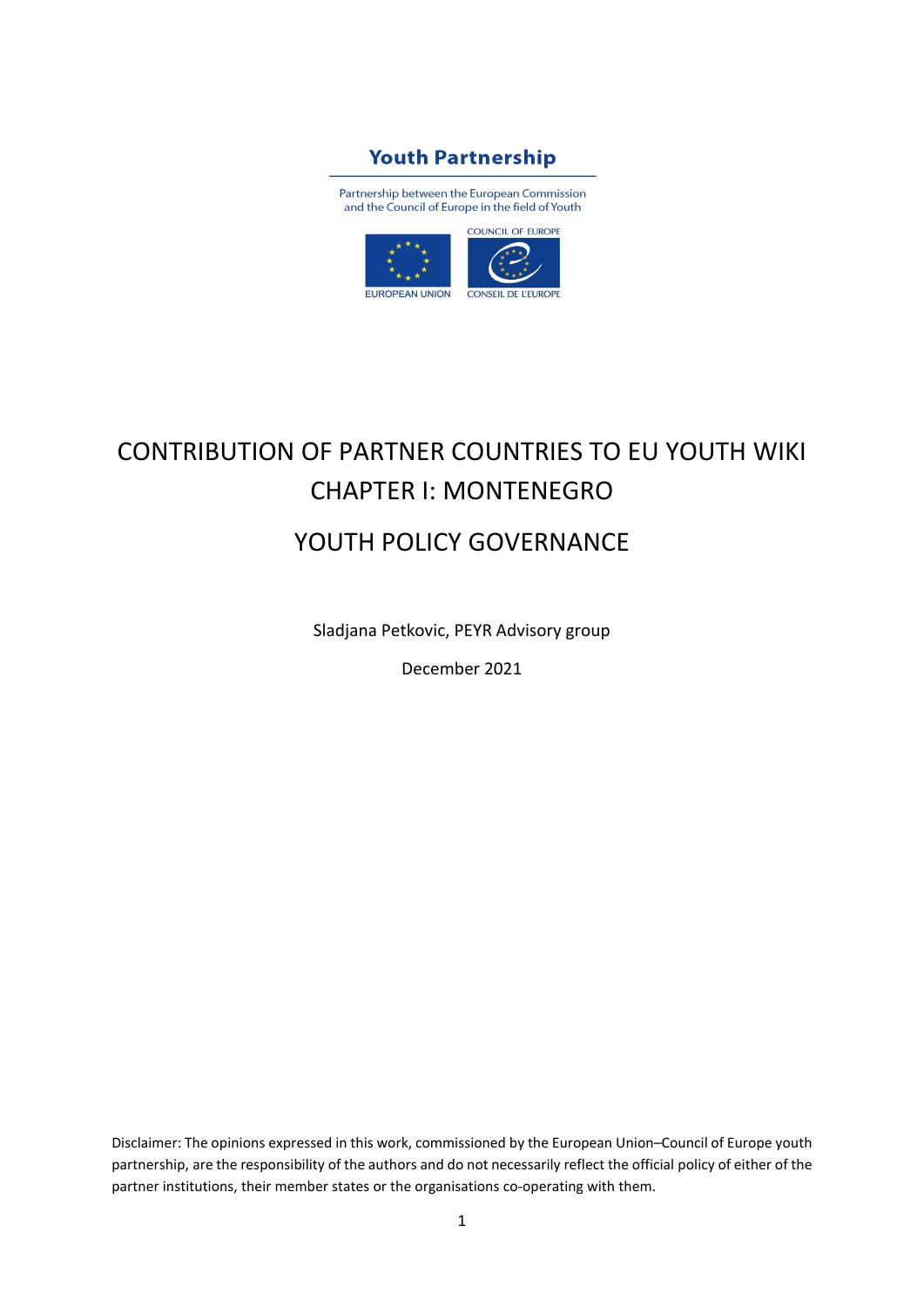## **Contents**

| 1.5. CROSS-SECTORAL APPROACH WITH OTHER MINISTRIES9 |  |
|-----------------------------------------------------|--|
|                                                     |  |
|                                                     |  |
| 1.8. CROSS-BORDER CO-OPERATION IN THE YOUTH FIELD14 |  |
|                                                     |  |
|                                                     |  |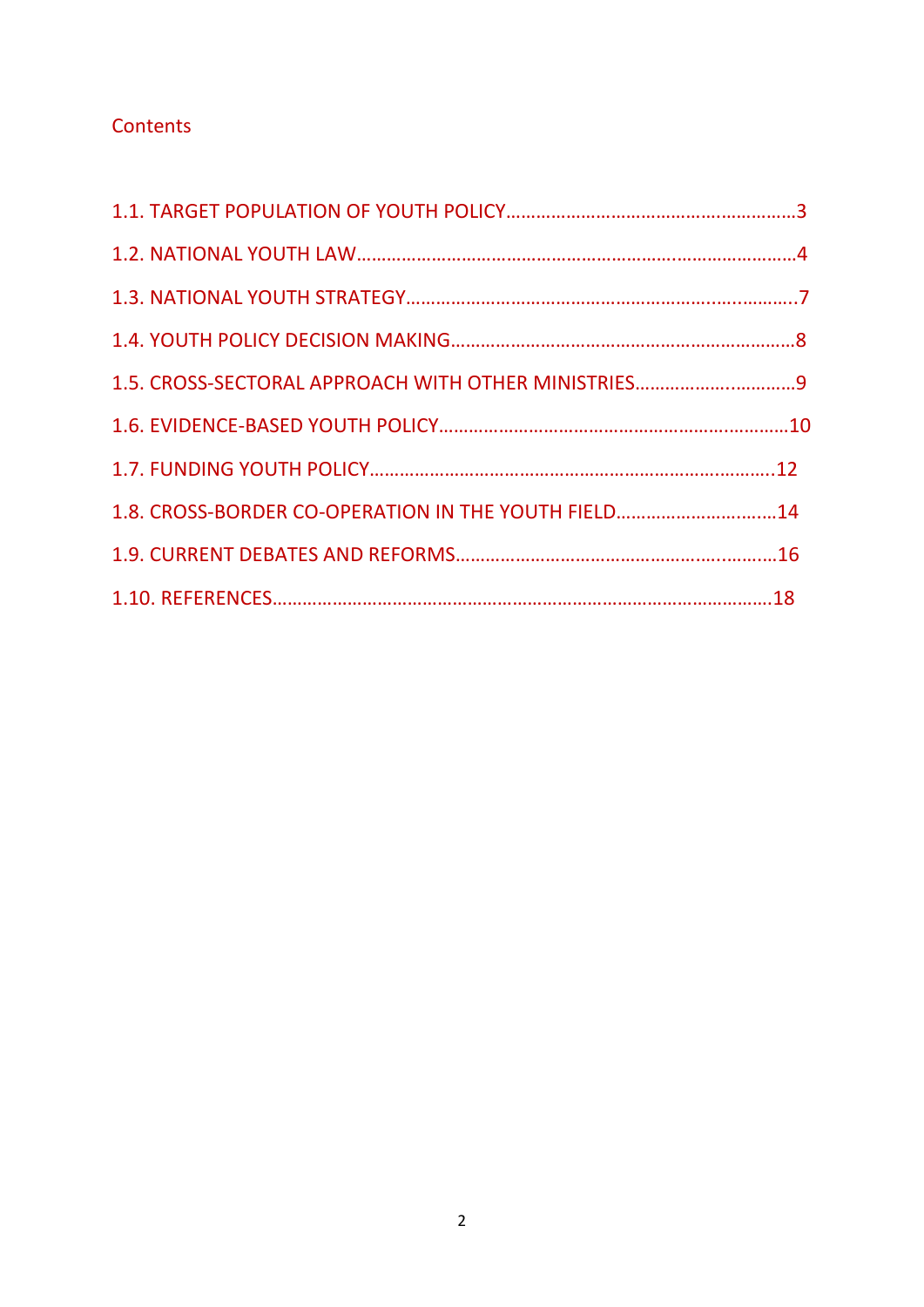## **1.1. TARGET POPULATION OF YOUTH POLICY**

#### **Legal definition of youth in Montenegro**

Article 2 of the Law on [Youth](https://www.katalogpropisa.me/propisi-crne-gore/zakon-o-mladima-4/) (Official Gazette of Montenegro, Nos. 025/19 of 30.04.2019 and 027/19 of 17.05.2019) defines the lower and higher legal age limit for youth, stating that "Youth, as defined by this Law, are persons between 15 and 30 years of age".

The Youth Strategy [2017-2021](http://www.strategijazamlade.me/download/Strategija%2520za%2520mlade%2520eng.pdf) includes the legal definitions based on age limit for children as "persons up to 18 years of age" and youth/young persons as persons "between 15 and 30 years of age", in accordance with the Law on Youth (Article 2).

#### **Youth population in Montenegro**

In accordance with the legal definition of youth, we can get the approximate number of young people in Montenegro in 2011, the year when the latest census was completed, based on data from the Montenegrin Statistical Office (Uprava za statistiku, [MONSTAT\)](https://www.monstat.org/eng/).

Of the total number of people living in Montenegro in 2011 (620 029), there were 132 702 young people aged 15 to 29, which makes 21.4% of the total population of Montenegro.

If we take into account the gender of young people (aged 15-29), in 2011 there were 68 198 (51.4%) young males and 64 504 (48.6%) young females living in Montenegro.

Of the total number of young people, 87 714 lived in urban environments, and 44 988 lived in rural environments. These numbers tell us about their place of residence, but it has to be taken into account that there is a constant internal (mostly educational) mobility of young people in Montenegro. During their education period, young people usually do not change their official place of residence, thus leading to the conclusion that the number of young people in urban environments is actually higher than MONSTAT's report infers.

The statistics provided by MONSTAT do not, however, include young persons that were 30 years of age in 2011. Therefore, there are no estimates covering the entire youth population in Montenegro according to the law (15-30 years of age).

According to MONSTAT population estimates, in mid-2016 there were 622 303 inhabitants in Montenegro. The number of children aged 0 to 17 in Montenegro was 138 219, or 22.2% of the total population.

#### **Electoral and voting rights based on age**

Apart from other electoral rights, the formal rights and obligations of young people are regulated by the Constitution of the Republic of [Montenegro](https://www.paragraf.me/propisi-crnegore/ustav-crne-gore.html) (2007), which states that the right to elect and stand for elections shall be granted to every citizen of Montenegro of 18 years of age and above with at least a two-year residence in Montenegro (Article 45/3).

The voting right of young people is regulated by the Law on election of [councillors](https://www.legislationline.org/download/id/7743/file/Montenegro_Law_elections_councillors_members_of_parliament_1998_am2016_en.pdf) and members of [Parliament](https://www.legislationline.org/download/id/7743/file/Montenegro_Law_elections_councillors_members_of_parliament_1998_am2016_en.pdf) (Official Gazette of Montenegro, Nos. 4 of 8 February 1998, 5/98,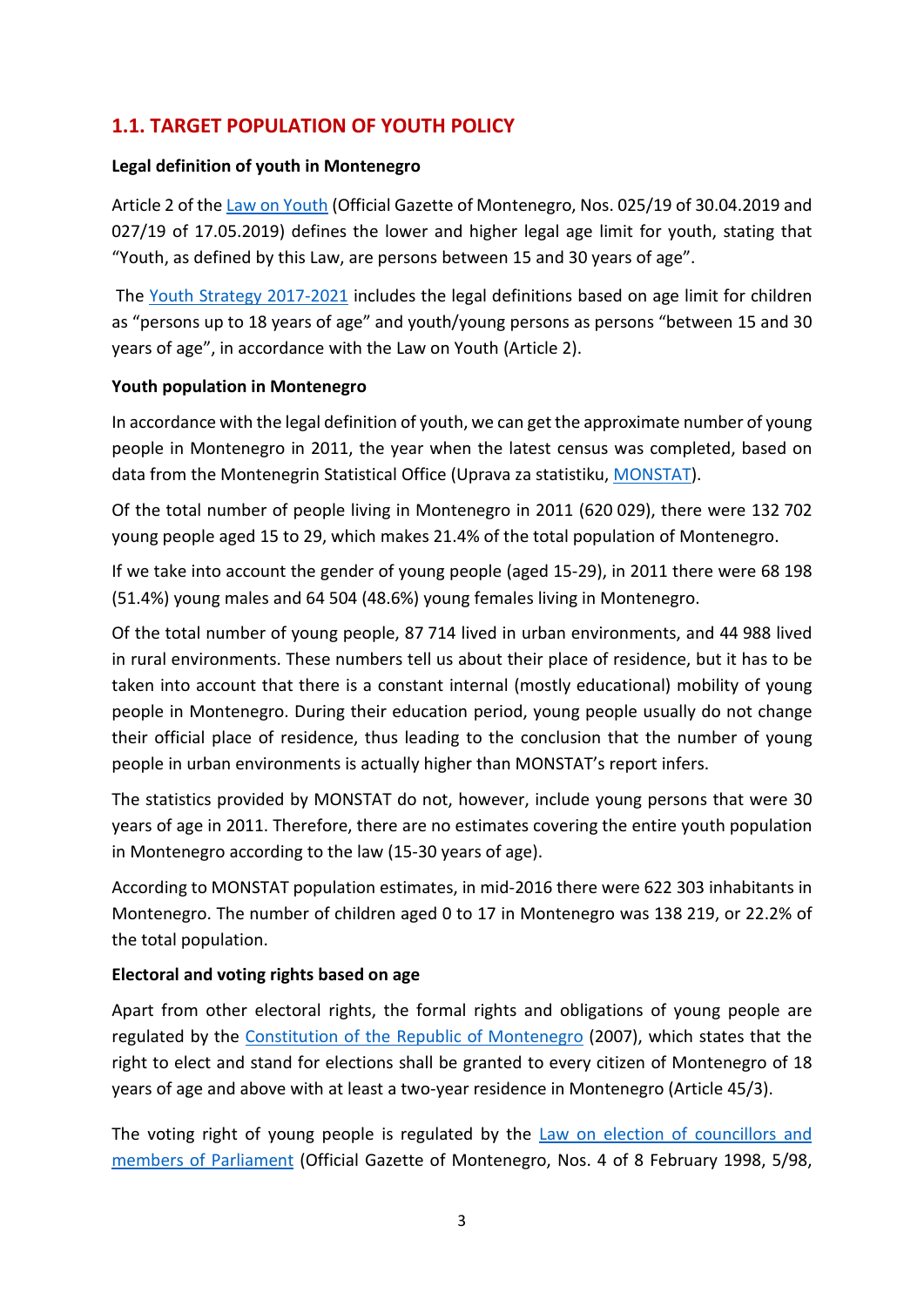17/98, 14/00, 18/00, 9/01, 41/02, 46/02, 45/04, 48/06, 56/06, Official Gazette of Montenegro, Nos. 46 of 16 September 2011, 14/14, 47/14, 12/16).

According to Article 11 of this law, "a voter who has turned 18 years of age, has legal capacity and permanent residence in Montenegro for no lessthan two years and permanent residence in a municipality or a borough which is an electoral district for no less than six months prior to the election day, shall have the right to vote for and stand as a candidate in election of councillors" (para 2).

## **1.2. NATIONAL YOUTH LAW**

General youth policy governance reform in Montenegro was based on the joint effort of the governmental, non-governmental and international organisations to establish a normative legal framework for the implementation of **the first Law on Youth** (Official Gazette of Montenegro, Nos. 042/16 of 7 November 2016 and 013/18), adopted by the [Parliament](https://www.skupstina.me/en/home) of [Montenegro.](https://www.skupstina.me/en/home)

Through this law, the joint approach to youth policy implementation was introduced in the country for the first time, aiming to support the implementation of the National Youth Action Plan (NYAP 2006-2011) and improve the position of young people and their involvement in all aspects of social life. The law represented a comprehensive and binding official document addressing the needs and rights of young people and regulating how youth issues are addressed in Montenegro.

#### **Revision of the Law on Youth and preparation of by-laws**

During the implementation of the first Law on Youth (Official Gazette of Montenegro, Nos. 042/16 and 013/18), the need for its revision was noticed. The UN System in Montenegro supported the government in the process of preparing the by-laws on the Law on Youth, under the Joint UN Youth Programme objective "Supporting enabling environment for youth development" (research, policy and legislation work). This participatory process was implemented in co-operation with the Governmental Working Group in charge of the preparation of the by-laws. The process was based on analysis of the law and youth policy context in Montenegro as well as the preparation of recommendations relating to the further improvement of the youth policy legal framework.

As a result, the Rulebook for financing projects of youth organisations relating to the implementation of the youth strategy annual action plans was drafted, based on Article 30 of the Law on Youth (Official Gazette of Montenegro, Nos. 042/16 and 013/18).

Furthermore, in order to assure the systematic improvement in the implementation of youth policy, the Parliament of Montenegro adopted **the new Law on Youth** (Official Gazette of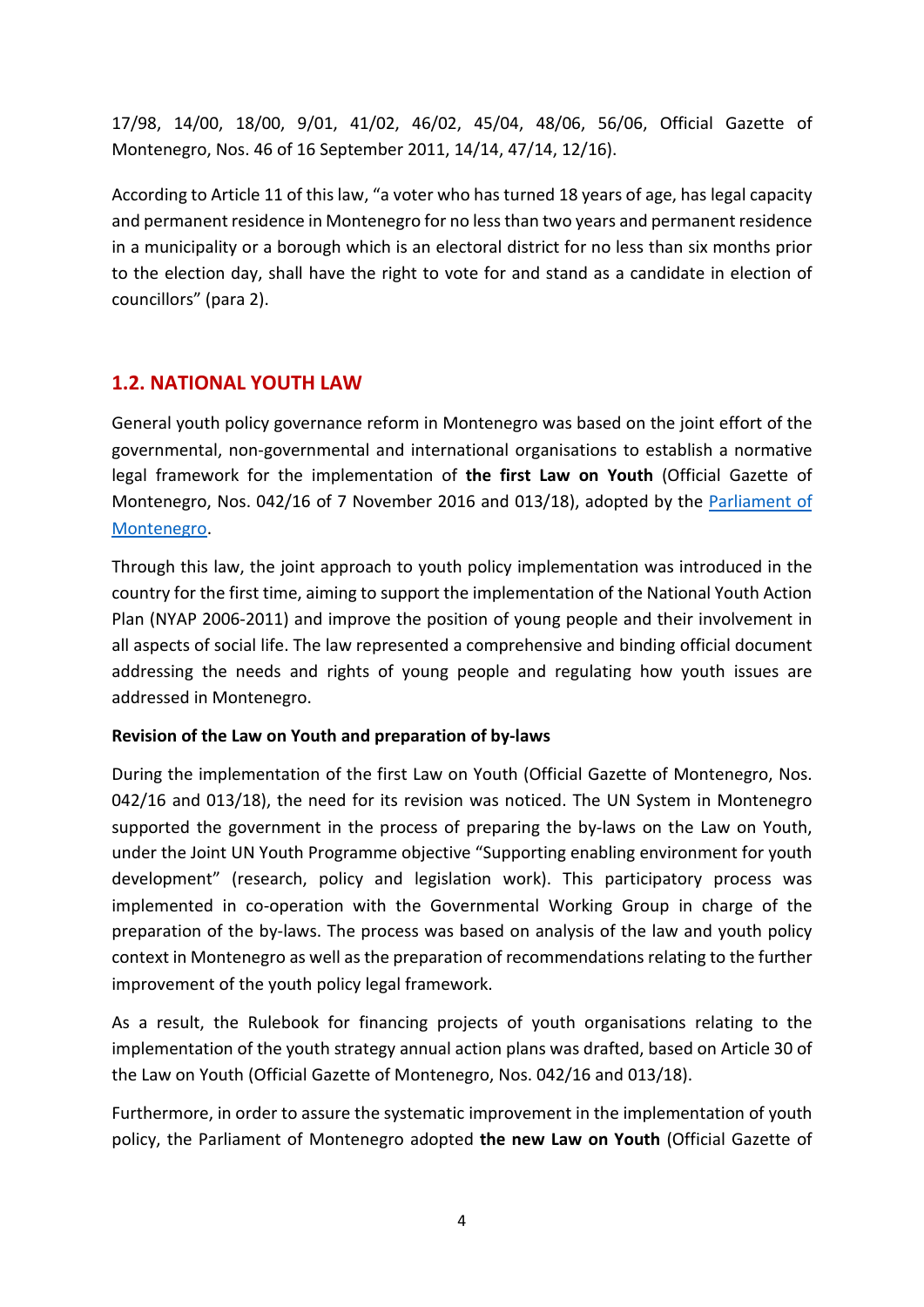Montenegro, Nos. 025/19 from 30.04.2019 and 027/19 from 17.05.2019) on 4 April 2019. The improvements mainly aimed to:

- institutionalise and empower youth services (youth clubs and youth centres);
- create conditions for the constitution of the representative (umbrella) Association of NGOs and establishment of the Council for Youth as the governmental advisory body for implementation of youth policy;
- improve mechanisms for efficient implementation of youth policy at the local level and strengthen co-operation with local self-governments by supporting their capacity building in the field of youth policy implementation.

The Law on Youth (Official Gazette of Montenegro, 025/19 and 027/19) regulatesthe manner of determining and implementing youth policy, as well as measures and activities undertaken in order to improve the social position of young people and create conditions for meeting the needs of young people in all areas of interest to young people (Article 1).

The new law defines **youth policy** as "a set of measures and activities that state bodies, state administration bodies, local self-government bodies, non-governmental organisations, student/pupil parliaments and other legal entities undertake to improve the position of young people, their personal and social development and inclusion in society" (Article 3). For the first time, this law provides a definition of **youth work** in Article 4.

It furthermore stipulates that "youth policy in Montenegro is based on the **principles** of equality, volunteerism, solidarity, active participation and information of young people" (Article 7).

The Law on Youth defines **mechanisms for determination and implementation of youth policy**, including: Youth Strategy (Article 13); Local youth action plan (Article 14); Programme of realisation of public interest in the field of youth policy (Article 15); Council for Youth (national and local level, Articles 16-18); Implementation of youth policy by nongovernmental organisations (Article 19); and Alliance of non-governmental organisations, i.e. associations that implement youth policy (Article 20).

**By-laws** supporting the implementation of the Law on Youth (Official Gazette of Montenegro, Nos. 025/19 and 027/19) were adopted by the Ministry of Sports and Youth (the previous state administration body responsible for public policy in the field of sports and youth), during 2019-2020. These include:

• Rulebook on criteria and conditions for the selection of premises for youth service ("Official Gazette of Montenegro", No. 074/19 of 30.12.2019);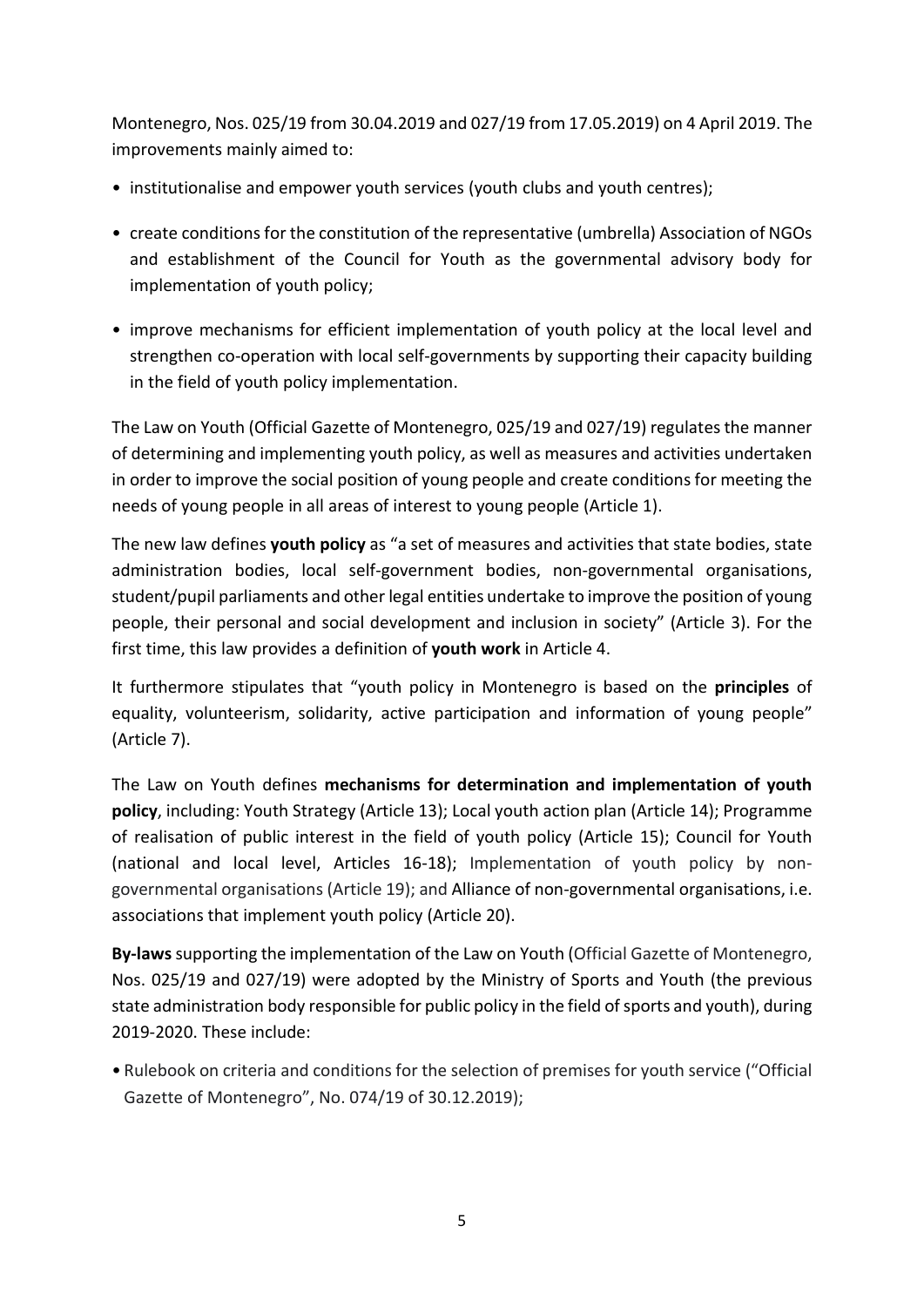- Rulebook on the manner of functioning of youth services and performance of administrative and technical tasks necessary for their functioning ("Official Gazette of Montenegro", No. 009/20 of 21.02.2020);
- Rulebook on conditions, manner and procedure of election of members of the Youth Council ("Official Gazette of Montenegro", No. 058/20 of 19.06.2020).

The adoption of these by-laws completed the normative framework and created the conditions for the full implementation of the Law on Youth (Official Gazette of Montenegro, Nos. 025/19 and 027/19).

However, in January 2021, the Directorate for Sports and Youth, under the Ministry of Education, Science, Culture and Sports, initiated the drafting of technical amendments to the Law on Youth (Official Gazette of Montenegro, Nos. 025/19 and 027/19), bearing in mind that the **Regulation on the organisation and manner of work of the state administration** ("Official Gazette of Montenegro", Nos. 118/20, 121/20, 001/21, 002/21, 029/21, 034/21 and 041/21) **changed the institutional framework for the implementation of youth policy in Montenegro**.

#### **Other laws relevant to youth in Montenegro**

Apart from the above-mentioned, there are various laws concerning promotion and protection of rights of young people in different fields of social life. Rights of youth in the field of education, youth participation and organisation are prescribed by the Law on Higher Education, the General Law on Education, the Law on Vocational Education, and the Law on National Vocational Qualifications. The Law on Social and Child Protection guarantees social protection of youth; rights of young people on family and parental care are prescribed by the Family Law of Montenegro. Protection of youth with disabilities and other vulnerable groups is guaranteed by the Law on Prohibition against Discrimination, the Law on the Prohibition of Discrimination against Persons with Disabilities, the Law on Travel Privileges of Persons with Disabilities and the Law on Juvenile Justice.

## **1.3. NATIONAL YOUTH STRATEGY**

The National Youth Action Plan  $(NYAP)^1$  2006-2011 was adopted by the Government of Montenegro in October 2006, symbolising the re-establishment of the strategic framework for youth policy in the country for the first time. The NYAP envisaged social measures in nine areas (culture, education, employment, family, health, human rights, information and mobility, leisure time and participation). In order to monitor and evaluate NYAP implementation, a National Steering Committee on Youth was established in the same year.

<sup>1</sup>. Nacionalni plan akcije za mlade (NPAM).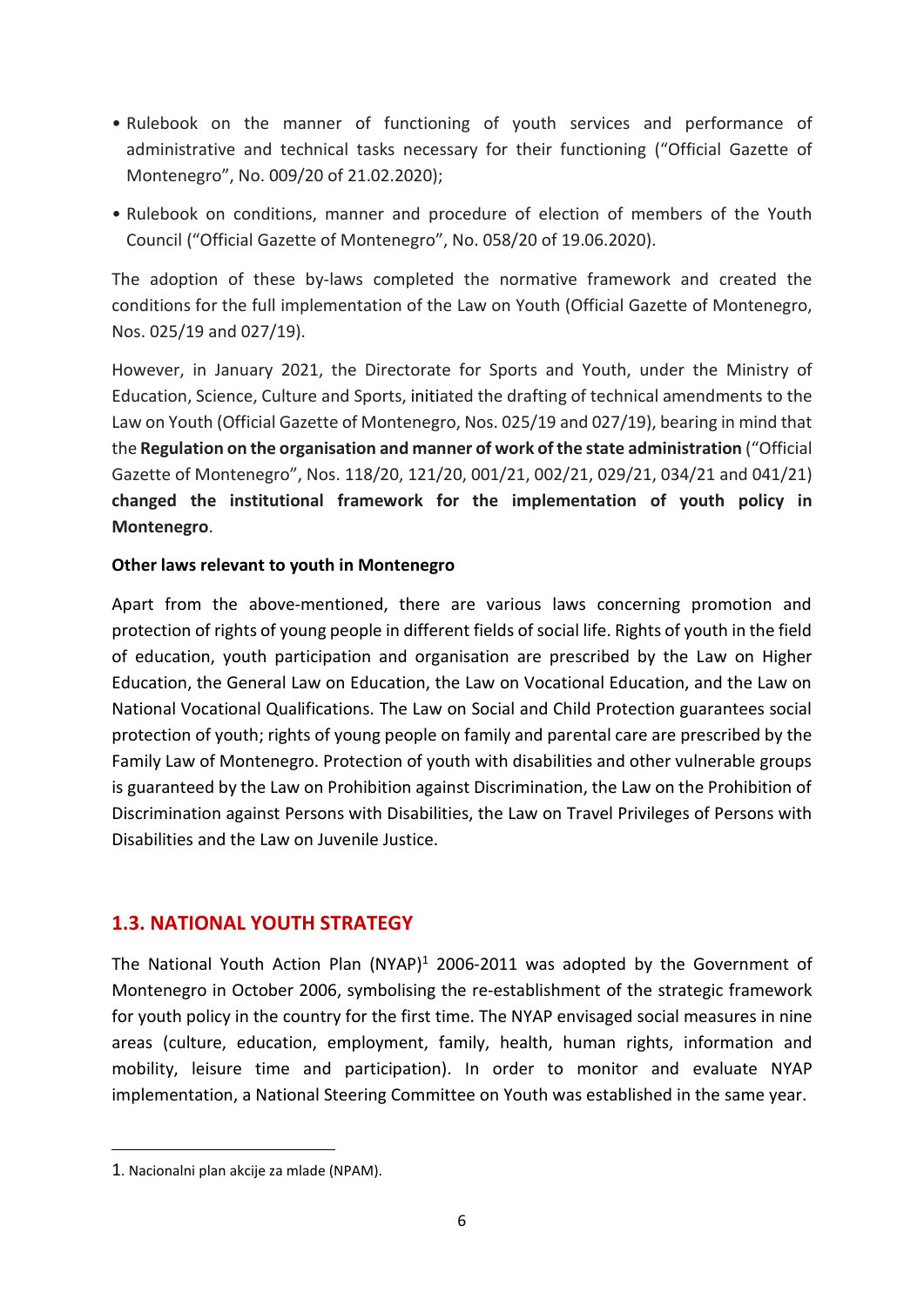The Youth Strategy [2017-2021](http://www.strategijazamlade.me/download/Strategija%2520za%2520mlade%2520eng.pdf) (hereinafter the Strategy) was adopted by the Government of Montenegro on 29 September 2016. The scope of the Strategy is regulated by the Law on Youth (Article 13), stating that it defines the competencies of youth policy entities, long-term goals, measures and activities, as well as financial, administrative and other measures for their implementation. The main goal is to ensure that Montenegro receives the necessary support and resources, so that young people can have all the requirements to develop their competencies, values and characteristics necessary for quality of life and holistic social, emotional, psychological and physical development. The Strategy positions young people not only as subjects of youth policy, but also as actors that are responsible for its planning, realisation, monitoring and evaluation.

The Strategy defines **six key priorities** (outcomes) regarding Montenegrin youth:

A. Young people achieve economic and social security through improved access to labour market and employment;

B. Young people have access to quality education;

C. Young people are active citizens, involved, motivated and proactive, and participate in decision-making and community development processes, in creation of policies and their implementation;

D. Young people are healthy, they are safe, and have access to an adequate support system for transition to adulthood and self-realisation;

E. Young people have access to quality cultural content as creators and consumers;

F. Normative and institutional framework for the implementation of youth policy has been established.

**Integral parts** of the Strategy are:

• an **implementation plan** with general measures and sub-measures which should lead to fulfilment of key outcomes within the planned deadline, with identification of entities accountable for their implementation;

• a **monitoring and evaluation framework** of the implementation of the Strategy, containing 52 indicators (international and national indicators);

• an **action plan** which contains concrete activities that are going to be implemented within the first year of implementation (2017).

For the purpose of identifying measures and key activities to improve the position of young people in Montenegro, action plansfor the implementation of the Strategy were adopted and implemented for 2017, 2018 and 2019. The former Ministry of Sports and Youth, within the support of the OSCE Mission to Montenegro and in collaboration with all youth actors relevant in the field of youth policy, prepared a two-year Action Plan 2020-2021, which is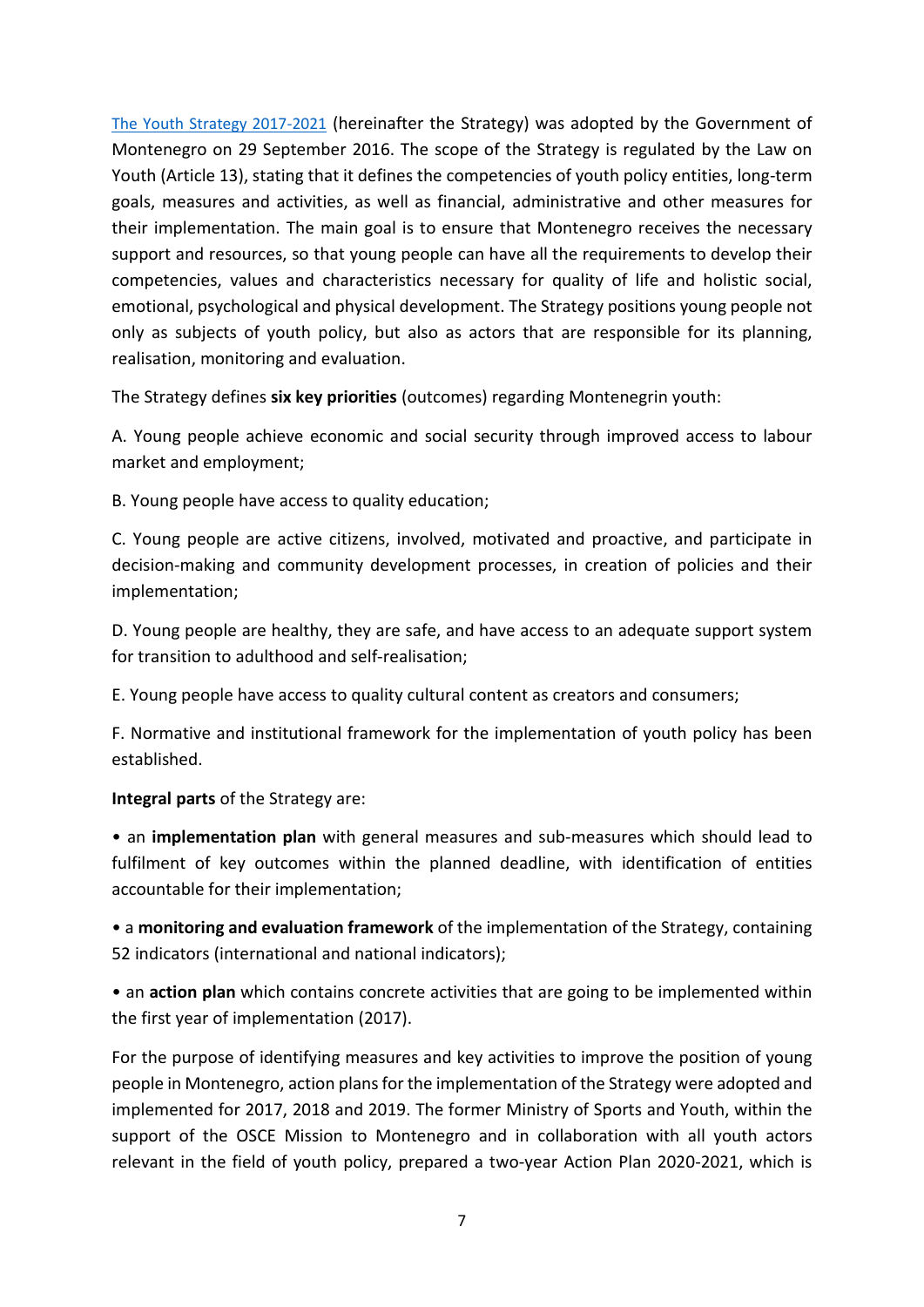currently implemented by the newly established governing bodies. The implementation of activities relating to increasing youth participation in the decision-making process, promoting youth entrepreneurship and greater employability of young people, non-formal education of young people, strengthening their competencies and socio-emotional skills has been slightly delayed by the situation caused by the COVID-19 pandemic.

As of December 2020, local action plans for youth were adopted in all (23) Montenegrin municipalities, according to the Law on Youth (Article 14), which prescribes the obligation of the municipality to adopt a local action plan for youth for the period of validity of the action plan at the national level. This legal solution creates conditions for the improvement of youth policy at the local level, and introduces, for the first time, misdemeanour liability for responsible persons in the municipality in case of non-fulfilment of legal obligations.

#### **Programme of realisation of public interest in the field of youth policy**

Article 15 of the Law on Youth (Official Gazette of Montenegro, Nos. 025/19 and 027/19) prescribes that the Government of Montenegro shall adopt the programme on achieving public interest in the field of youth policy at least once every two years.

The first programme of this type was adopted by the Government of Montenegro on 16 January 2020 (Conclusion No. 07-8055). The programme shall be implemented by the responsible authority in close co-operation with other institutions, state administration bodies and other administrative bodies competent for respective areas of importance for youth, local self-governments, capital and other legal entities.

## **1.4. YOUTH POLICY DECISION MAKING**

The youth policy in Montenegro is implemented by the Government of Montenegro; state administration bodies and other administration bodies competent for areas of relevance to young people; municipalities, the Capital and the Old Royal Capital; non-governmental organisations; and other entities participating in planning, implementation and improvement of youth policy (Law on Youth, Article 3).

After the **Regulation on the organisation and manner of work of the state administration** ("Official Gazette of Montenegro", Nos. 118/20, 121/20, 001/21, 002/21, 029/21, 034/21, 041/21 ) came into force, state administration was reorganised whereby the previous Ministry of Sports and Youth ceased to exist and a new **Ministry of Education, Science, Culture and Sports**(hereinafter the Ministry) was established. The **Directorate for Sports and Youth** (hereinafter the Directorate) was established as an administrative body within the new Ministry, which performs administrative and comprehensive supervision over the Directorate's work and functioning.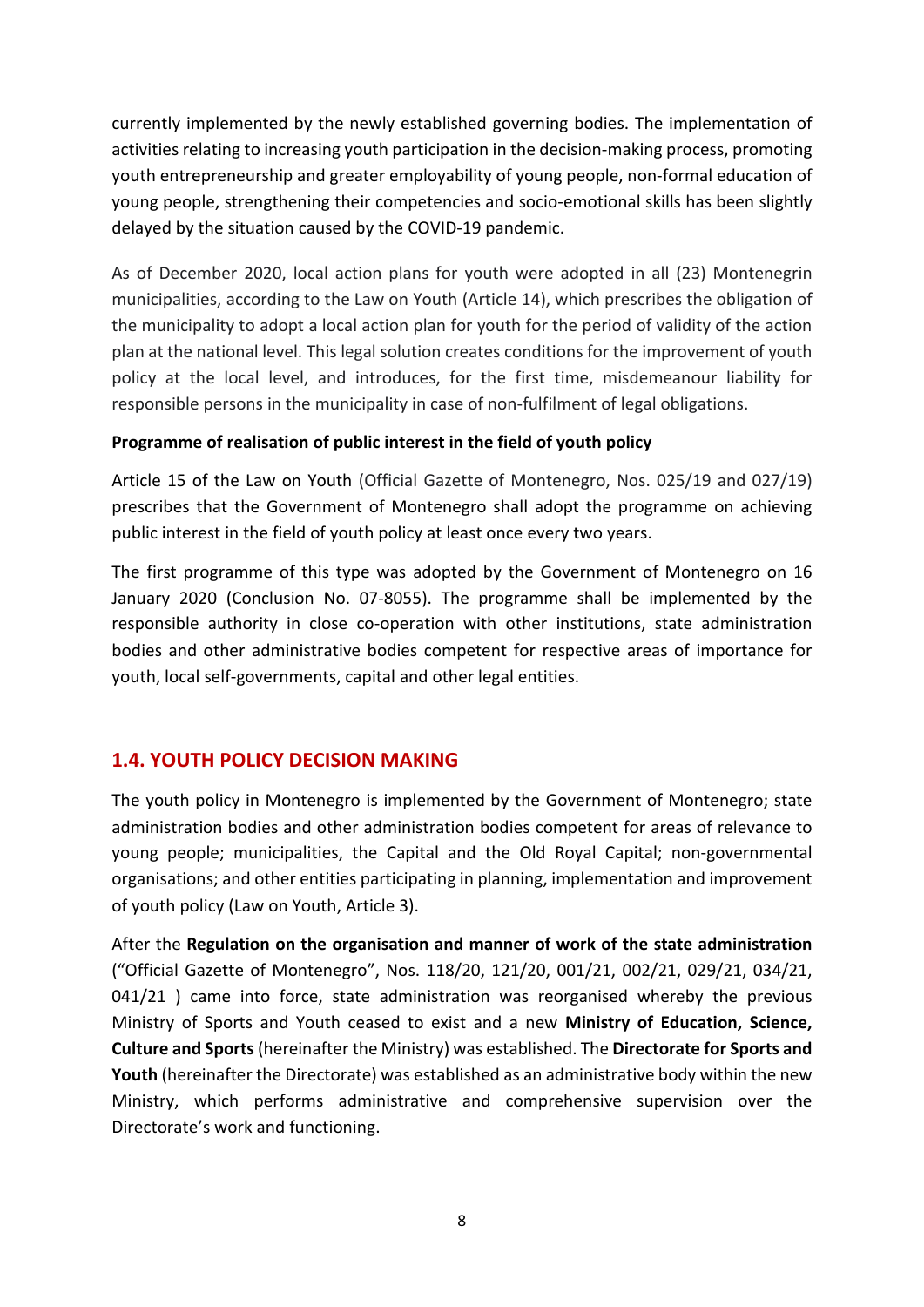The Directorate and the Ministry will, in close co-operation with relevant stakeholders, prepare the evaluation of the Strategy and its action plans, as well as the Report on the implementation of the Youth Strategy 2017-2021 that will be submitted to the Government by the Ministry within three months from the date of expiry of the Strategy mandate.

The technical amendments to the Law on Youth and by-laws are also prepared with the aim of clearly defining the competencies of the Ministry and Directorate in fulfilling all administrative and technical conditions for announcement of the new public call for hiring administrators of youth services. This is of particular importance due to the fact that the contracts with the administrators of youth services at the local level expired in the first half of 2021, and there was no possibility for the contracts to be extended due to the new organisation of the state administration, which hinders implementation of youth policy and youth work at the local level.

**The Montenegrin National Youth Council,** called **Youth Network of Montenegro** (hereinafter Youth Network), was registered on 16 November 2020, pursuant to Article 20 of the Law on Youth, as an independent, representative (umbrella) Association of non-governmental organisationsimplementing youth policy in Montenegro. The representativeness of the Youth Network is determined by the Directorate for Sports and Youth for a period of one year by issuing a certificate of representativeness. Consultations and drafting of the organisation's first four-year Strategic plan were realised in June 2020 within the financial support of the Regional Co-operation Council through the Western Balkans Youth Lab programme. The fouryear Strategy will also include a Communication Strategy of the Youth Network. The Network recently hired a Secretary General and established the General Secretariat which will, in accordance with the Statute of the organisation, be responsible for implementing activities defined by the Strategic Plan as well as other activities in accordance with the needs of the Youth Network. The application of the Youth Network for membership of the European Youth Forum should be officially submitted in the following period.

#### **1.5. CROSS-SECTORAL APPROACH WITH OTHER MINISTRIES**

The first **National Youth Steering Committee (NYSC)** was appointed by the Ministry of Education and Science (Decision No. 01-3481) on 2 July 2007, according to the Decision of the Government with the mission to monitor and direct, implement, and promote the National Youth Action Plan (2006-2011).

During development of the new Youth Strategy 2017-2021, the principle of cross-sectoral cooperation was introduced through establishment of the inter-ministerial working group aiming to ensure a professional and efficient advisory cross-departmental and cross-sectoral collaboration of representatives of the Ministry of Education, Directorate of Youth and Sport, Ministry of Labour and Social Welfare, Ministry of Culture, Ministry of Science, Ministry of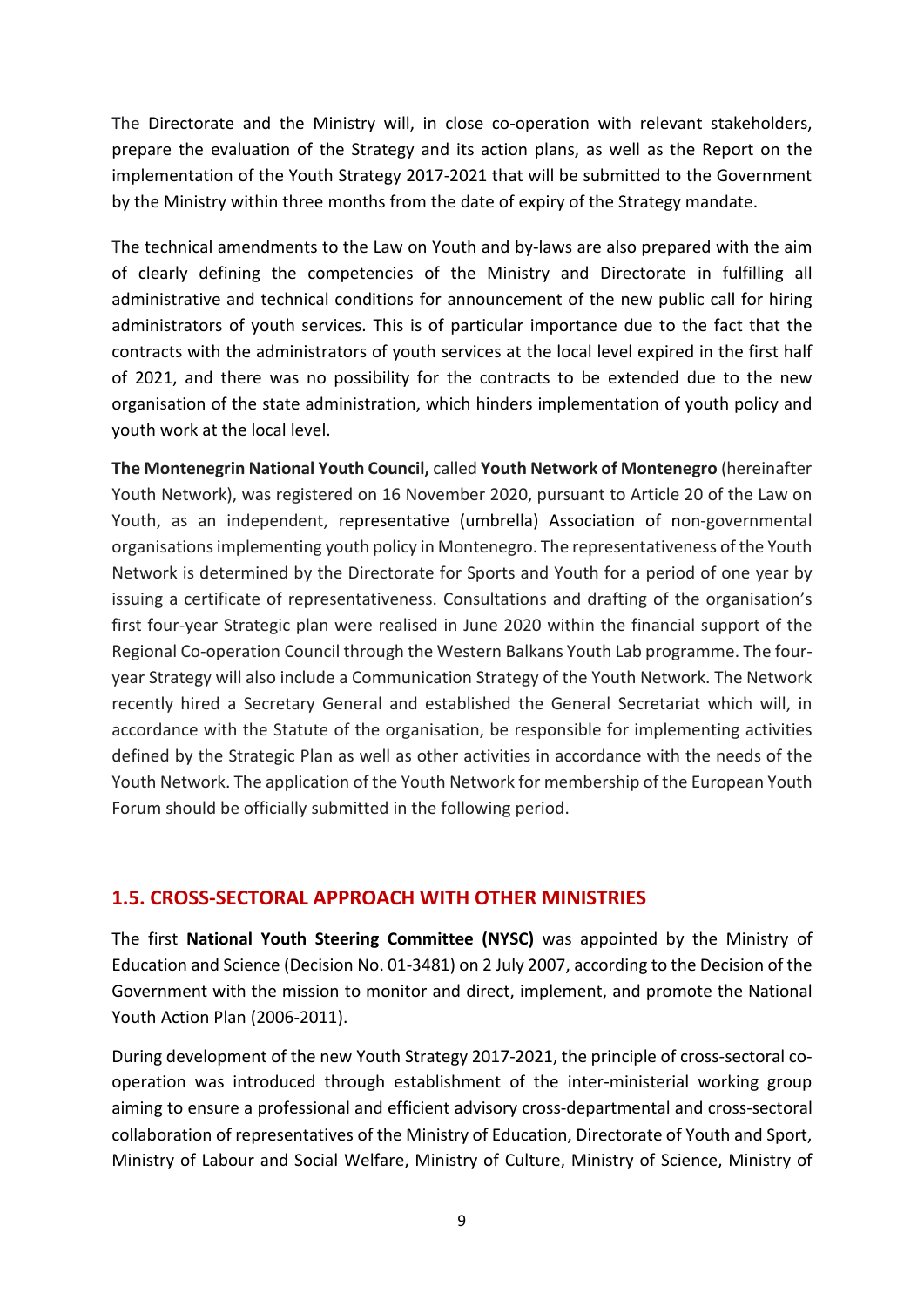Sustainable Development and Tourism, the Ministry of Foreign Affairs and European Integration, and representatives of the civil sector. The Strategy clearly positions youth as a matter of public interest to Montenegro and through a holistic approach it envisages not only inter-sectoral co-operation but also inter-ministerial co-operation of youth policy actors.

Therefore, in 2017, the Ministry of Sports and Youth has established an inter-ministerial **Coordination cross-sectoral body** for monitoring the implementation of the Strategy. Its mandate is to regularly report on the activities of the respective ministries relating to the implementation of the Action Plan of the Strategy, suggest possible cross-sectoral projects and give recommendations on the strategic documents in the field of youth. This approach enables a better implementation of youth policy, better planning of youth activities and, with the joint effort of all relevant stakeholders, it strives to improve the position of young people in Montenegro. The intention is to give this body greater influence by being led by the Prime Minister himself in order to ensure greater visibility and impact of all governmental policies conducted in different areas of youth inclusion, to advance the synergy of cross-sectoral cooperation between institutions and their policies as well as to confirm that youth is a high priority of the Government of Montenegro.

**The Council for Youth** (heir of the previous NYSC) will be established in order to encourage the development of youth policy, as an expert and advisory body, in accordance with Article 16 of the Law on Youth. The competencies of the Council for Youth will be to give proposals for improvement of youth policy, give suggestions in the procedure of the Strategy implementation; take part in the revision of the law on youth; monitor the implementation of the Strategy and suggest measures for its improvement; give opinion on other matters of importance for youth etc.

## **1.6. EVIDENCE-BASED YOUTH POLICY**

The political commitment to evidence-based youth policy has been clearly stated in the first Law on Youth in Montenegro, which stipulated that youth policy is created, implemented and promoted on the basis of real needs of young people, empirical and practical knowledge on the situation of young people, research and regular monitoring and evaluation of the situation of youth, with their active involvement in this process (Article 3). Furthermore, the law stated that youth policy is based on the principles of voluntariness, partnerships, skills, professional work and scientific knowledge (Article 7).

The evaluation of NYAP (2006-2011), however, showed that neither institutionalised mechanisms nor the budgetary allocations are developed in order to provide explicit support to an evidence-based approach to youth policy making and implementation in Montenegro. This also implied that there were no institutionalised mechanisms of co-operation with the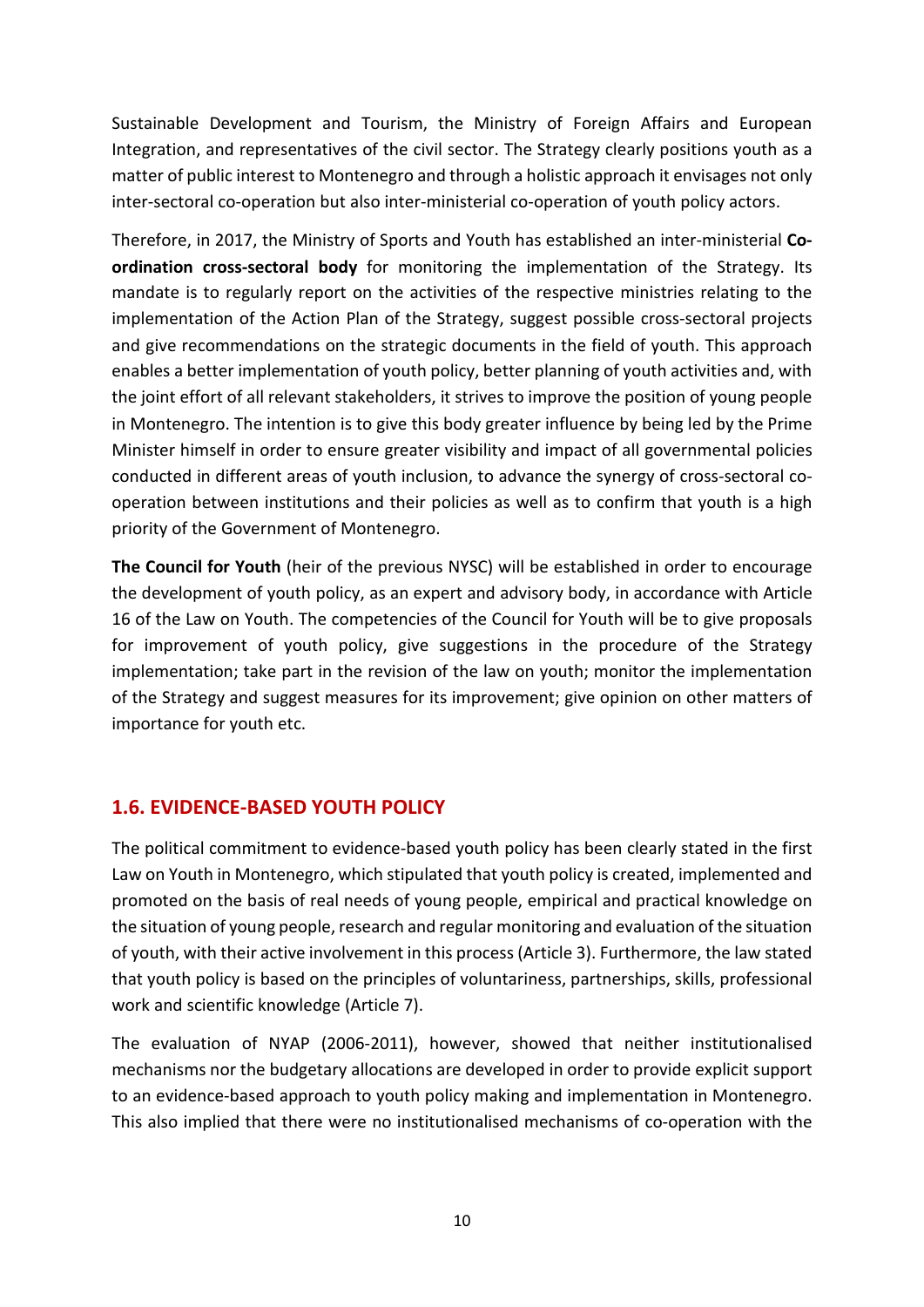research community in the country, and therefore there was a need for the research area of youth policy to be additionally developed and systematically planned.<sup>2</sup>

The new Youth Strategy 2017-2021 therefore set an example of best practice in applying innovative, inclusive and participatory approaches to strategic planning focused on better outcomes for young people. In order to operationalise the Framework for Monitoring and Evaluation of the Strategy (defining baseline and target values for 52 indicators), initial consultations were conducted with MONSTAT – Official Statistical Agency on the introduction of those indicators that are not included in the official statistics, monitoring indicators for youth established by the EUROSTAT, as well as defining a methodology for monitoring indicators for which there is no developed methodology. As mentioned earlier, monitoring of the implementation of action plans of the Strategy is provided through a Co-ordination Cross-Sectoral Body composed of representatives of various relevant government departments, which is also responsible for preparing a draft of reports on the realisation of action plans. The Co-ordination Body meets at the annual seminar to evaluate the results achieved in the implementation of activities from the previous year and to propose activities for the development of a new action plan for the coming period. In order to improve statistical visibility of youth population in Montenegro, MONSTAT issues annual reports in accordance with the indicators of youth policy, accompanied by Eurostat.

Although the revised Law on Youth (2019) has no explicit references to an evidence-based youth policy principle, the development of youth policy and legal framework in Montenegro is clearly based on evidence, needs assessment, and youth research at both the national and local level. The Ministry of Sports and Youth has supported a great number of different researches and opinion polls on youth position and needs through the projects implemented by youth NGOs. One of the recent studies supported by the Ministry in 2019 is Research on Political and Civic Participation of Youth in Montenegro,<sup>3</sup> conducted by the NGO CEDEM.

Recently, the former Directorate for Sports and Youth, in partnership with the UNDP Office in Podgorica, conducted mapping of priority areas for the development of new youth strategic documents (May 2021). This includes consultations and qualitative research with relevant stakeholders aiming to gather opinions on short-term and long-term priorities in the field of youth policy and youth work. The research, which was conducted through focus groups, consultative meetings and online questionnaires, involved 68 participants.

By the end of 2021, the UNDP Office in Podgorica will also conduct research and assessment of the local policies pertaining to youth and youth perceptions/needs in 15 local selfgovernments (LSGs) in the framework of the Regional Programme on Local Democracy in the

<sup>2</sup>. Directorate of Youth and Sports (DYS), Montenegro National report: First co-operation cycle of the EU Youth Strategy 2010-2012, Podgorica.

<sup>3</sup>. Study can be accessed at [www.cedem.me/component/jdownloads/send/29-politicko-javno-mnjenje/1962](www.cedem.me/component/jdownloads/send/29-politicko-javno-mnjenje/1962-politicka-igradanska-participacija-mladih-u-crnoj-gori) [politicka-igradanska-participacija-mladih-u-crnoj-gori.](www.cedem.me/component/jdownloads/send/29-politicko-javno-mnjenje/1962-politicka-igradanska-participacija-mladih-u-crnoj-gori)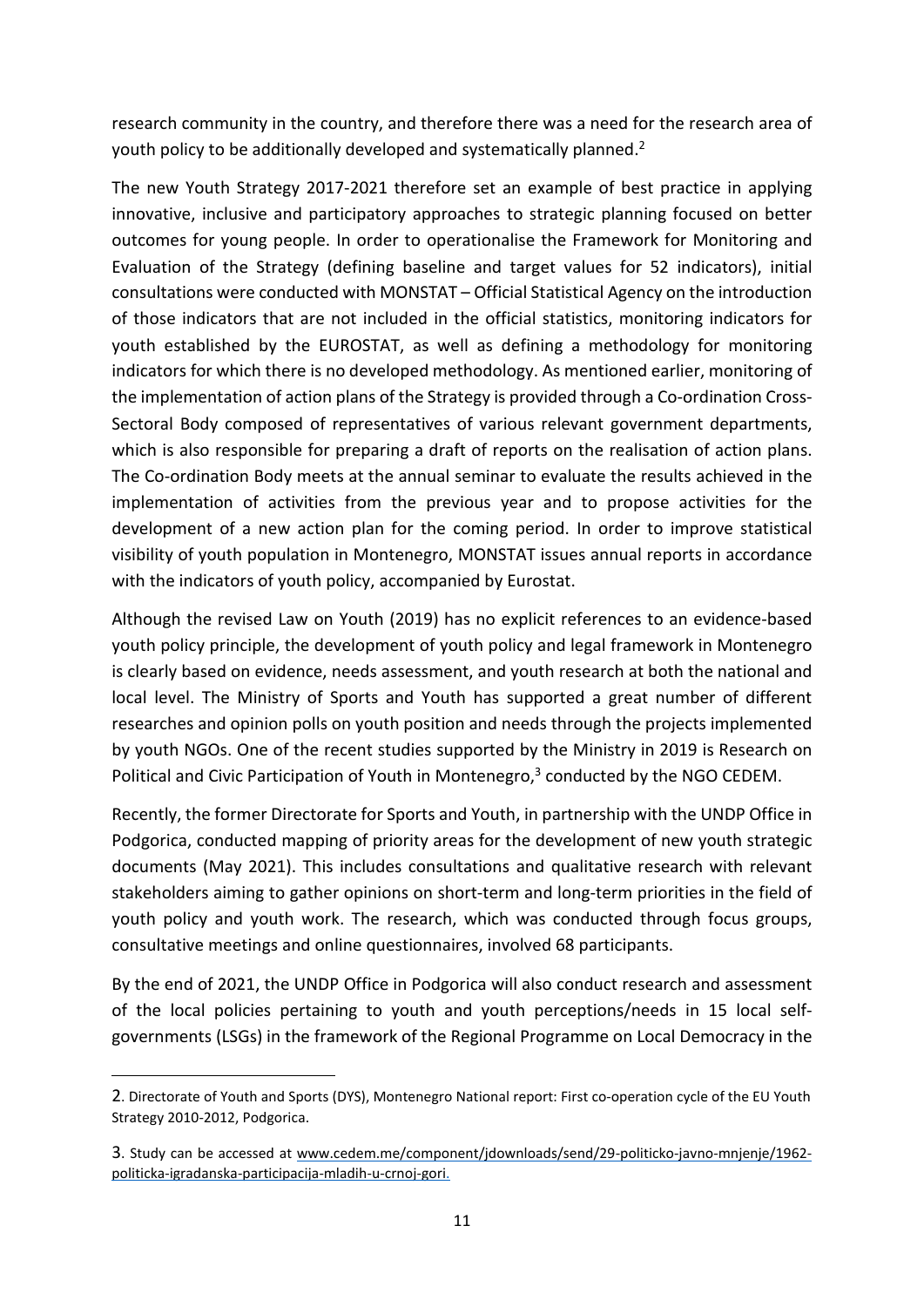Western Balkans 2 (ReLOaD2). The ultimate goal of the research is to provide comprehensive bases for developing local youth policy that will keep the younger population in their hometowns and offer them better living conditions. The final report will aim to encompass the key findings and recommendations in the area of youth policy and youth needs/perceptions in each of the targeted local governments, including areas of education, employment, free time, youth services, youth participation, etc. Special emphasis will be laid on assessing needs of socially excluded youth, youth with disabilities, youth belonging to minority groups, dropouts from the education system, NEET (not in education, employment and training) youth while all data, analytics and recommendations should be gender disaggregated. These findings and recommendations will serve as a basis for implementation of the forthcoming project's activities that will be focusing on efficiently engaging and equipping youth with the knowledge and skills needed to become equal partners and change agents in the targeted local self-governments, while providing them with opportunities to apply for an internship programme that will provide professional training for gaining basic knowledge and skills in their communities.

## **1.7. FUNDING YOUTH POLICY**

Fundsfor implementation of the Youth Strategy are obtained from the Montenegrin National Budget and other sources in accordance with the Law on Youth (Article 27). Additionally, the Ministry may, with previously obtained agreement of the government, fund or co-fund a construction, reconstruction, adaptation or furnishing of a youth service in an amount higher than €30 000 (Article 25).

The budget of the municipality shall also be used to provide the resourcesfor establishing and functioning of youth services at the local level and activities that are implemented by NGOs in line with the local youth action plan, in line with this Law (Article 27).

Funds for the implementation of the programme and measures relating to development of youth services, pursuant to the Law on You (2019), are also provided from the budget of Montenegro. The programme identifies entities for the implementation of specific measures, and depending on the type of entity, funds from the budget are allocated through a public call or in accordance with budget procedures (Article 27).

The budget for financing the projects and programmes of non-governmental organisations dealing with youth and implementing the youth policy at the national level **has trebled in 2018 compared with 2017**. Based on the public calls for financing projects of NGOs implementing the youth policy, according to the Law on Youth from 2016 and Law on nongovernmental organisations, the Ministry allocated almost **€800 000 for around 150 projects of NGOs** aimed at the implementation of youth policy measures and activities within the six key priorities defined by the National Youth Strategy 2017-2021.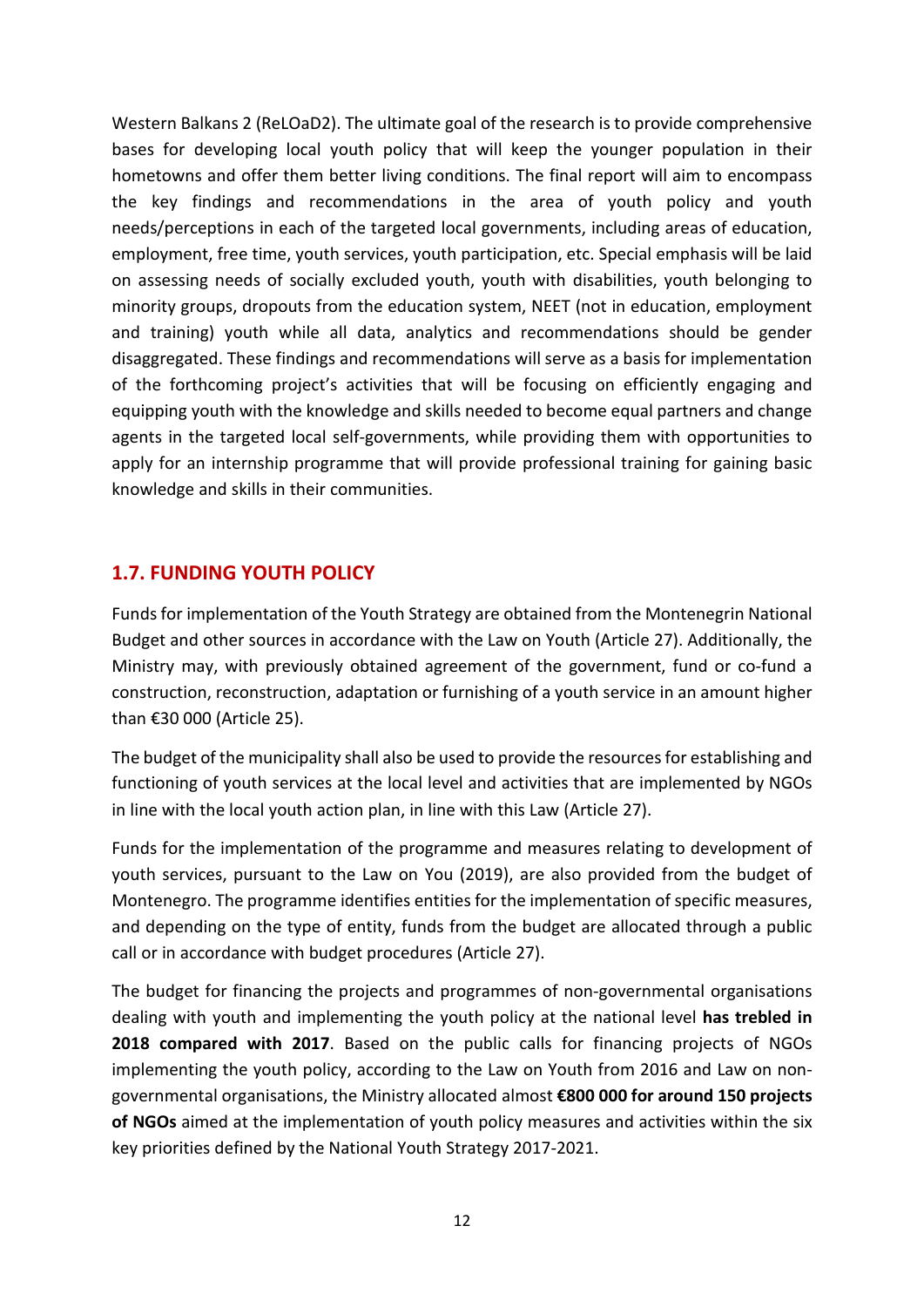According to the new legalsolutions prescribed by the Law on Youth from 2019, public budget has been allocated for:

- construction, reconstruction, adaptation and furnishing of youth services implemented by the Ministry of Sports and Youth in line with Article 25 of this Law. In 2019 **€170 000** was allocated for the reconstruction and adaptation of **six youth clubs** in Montenegro (municipalities: Mojkovac, Plav, Petnjica, Danilovgrad, Nikšić and Šavnik);
- the implementation ofthe *Programme on Achieving Public Interest in the field of Youth Policy* referred to Article 15 of this Law; more than €500 000 has been allocated for the implementation of the programme for 2020;
- functioning of youth services established by the Ministry of Sports and Youth;
- the activities implemented by the Ministry of Sports and Youth in line with the Strategy and Action plan referred to Article 13, paragraph 3 of this Law. In 2019 the amount of **€96 000** was allocated for the projects of **12 NGOs implementing youth policy** in line with the Strategy and its Action Plan for 2019.

Total budget funds spent for the implementation of the Action Plan of the Strategy for 2019 was over **€1 million** (regular budgetary funds). Some of the activities were realised through donations by international organisations (OSCE, UNDP, UNICEF etc.).

During 2019 the **Investment and Development Fund of Montenegro** allocated **€664 000** for development of youth entrepreneurship through the implementation of credit linesfor young people and high-school students.

**The Regional Youth Co-operation Office (RYCO)** continuously provides financial support for implementing projects aimed at youth mobility, intercultural exchanges, youth participation and non-formal education targeting young people from six Western Balkan countries. Approximately €50 000 annually is allocated for the projects of Montenegrin organisations; the total fund for the projects from all Western Balkan countries is around **€1 million per year**.

The **Ministry of Science** stimulates scientific productivity and enhances the quality of scientific research through numerous public calls for supporting researchers and young scientists: competition for research projects, competition for innovative grants, call for PhD research fellowships and competition for co-financing of scientific research and innovation in 2019 as well as Annual Scientific Achievement Awards, one of the categories in which is "Most successful scientist/scientists up to 30 years old".

**The Ministry of Culture** allocated around **€130 000 in 2019** for supporting youth cultural projects implemented by youth organisations or non-formal youth groups, which is a unique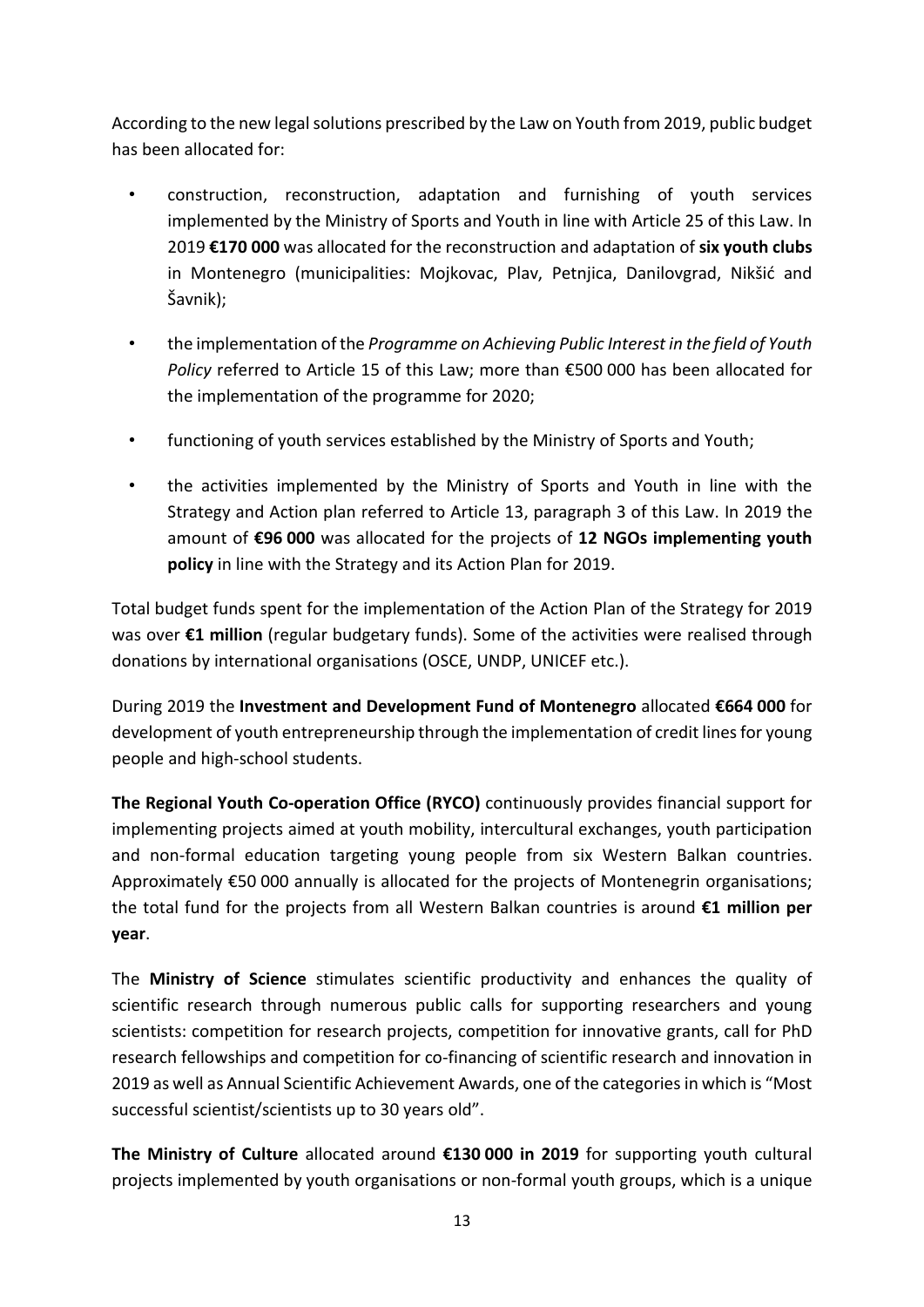opportunity for young people who do not belong to formal organisations to receive support for their ideas and projects.

**The Ministry of Economy** continuously works on implementing programmes to increase the competitiveness of micro, small and medium-sized enterprises, while providing support for young entrepreneurs through measures that foster innovation, a mentoring programme line, and the Programme for improving the competitiveness of the economy for 2019, within which 10 programme lines are defined.

**The Ministry of Education**, based on a public competition, through the Fund for students and teachers awarded 400 prizes to students and teachers for the results achieved in 2018/2019.

**The Ministry of Agriculture** has also provided support for the young in rural areas.

One of the current obstacles to the efficient use of available resources (including EU funds) is insufficient capacity of the Directorate for Youth and Sports to collect funds from foreign donors, local partners and other sources. Also, it is necessary to strengthen the capacity of the Directorate for Youth and Sports for the co-ordination of cross-sectoral projects.

## **1.8. CROSS-BORDER CO-OPERATION IN THE YOUTH FIELD**

Montenegro has entered the long process of European integration and hopes to become a member of the EU at the earliest opportunity. While EU member states are not bound by the obligation to adopt *acquis communautaire* in the area of youth, there is nevertheless the expectation that the good practices of the EU, European co-operation, and international development, including the standards of the Council of Europe, <sup>4</sup> will be taken on board in the development of the local youth sectors in candidate countries.

European and global standards for youth policy have been developed on the basis of tried and tested practice from around the world regarding how to implement effective youth policies. It is, therefore, in the interest of the Montenegrin authorities and the youth sector to consider such standards in the development and implementation of strategies and laws in

<sup>4</sup>. While no one universal standard for youth policy exists, there is a consensus on some principles, and these have most recently been expressed in the Baku Commitment on Youth Policies. This consensus has emerged over 30 years of European and global co-operation in the multilateral institutions and on the basis of extensive studies of the practice of youth policy development, evaluation and research. Key reference documents include: Peter Lauritzen and the European Youth Forum: 11 Indicators of a National Youth Policy; Lasse Siurala: A European Framework for Youth Policy, www.youthpolicy.org/wpcontent/uploads/library/2006 European Framework Youth Policy Eng.pdf; Howard Williamson, Supporting young people in Europe Vols. 1 and 2, www.youthpolicy.org/wpcontent/uploads/library/2002\_supporting\_young\_people\_Europe\_Vol1\_Eng.pdf and www.youthpolicy.org/wpcontent/uploads/library/2008\_supporting\_young\_people\_Europe\_Vol2\_Eng.pdf.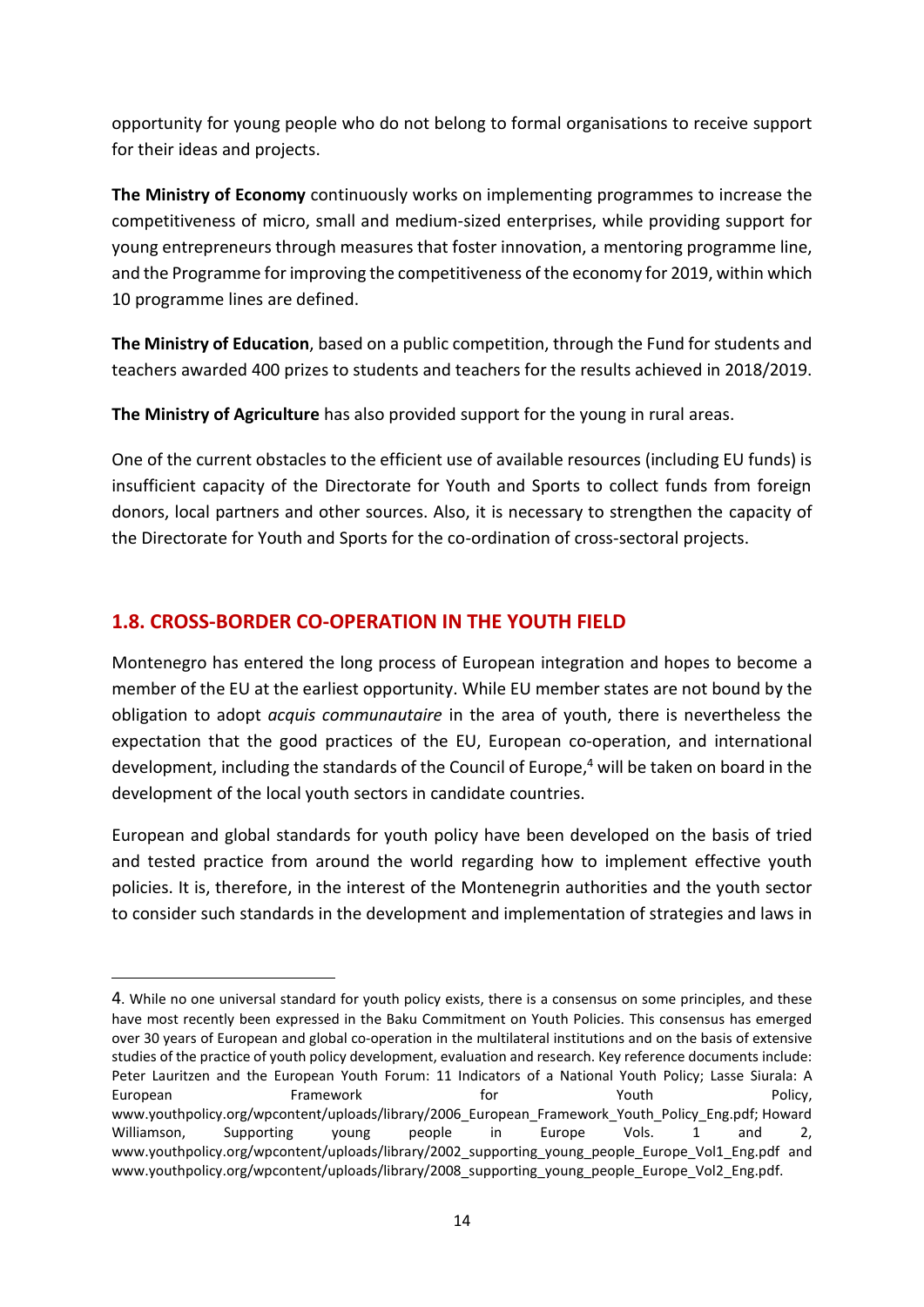the field of youth, as well in the development of relevant accountability structures and evaluation and monitoring mechanisms (UN System Montenegro 2016).

The Youth Strategy 2017-2021 reveals that there is no precise data on the utilisation of the European and other international youth programmes to which Montenegro acceded. Therefore, it is necessary to determine the data on the utilisation of the programme and increase the promotion of the existing international funds and programmes targeting youth, such as Erasmus+. Furthermore, in order to conduct the youth policy in accordance with current international standards, and to increase the effectiveness of the opportunities provided by international co-operation, the limited human resources of the Directorate of Youth and Sports should be increased. It should work proactively to establish bilateral and regional co-operation and co-operation with international institutions in Montenegro, as well as participation in the work of international bodies in the field of youth policy (UN System Montenegro 2016).

#### **Regional Office for Youth Co-operation (RYCO)**

The Montenegrin Government took an active role in the process of establishing the [Regional](https://www.rycowb.org/) Office for Youth [Co-operation](https://www.rycowb.org/) (RYCO), which officially became a part of the Berlin process, by signing the "Joint Declaration on the Establishment of the Regional Office for the Western Balkan youth co-operation" at the Vienna Summit on 27 August 2015 (together with the Prime Ministers of Albania, Bosnia and Herzegovina, Kosovo, "the Former Yugoslav Republic of Macedonia" and Serbia), with the aim of strengthening co-operation in the region. Two years after fulfilling the conditions stipulated by the international agreement for opening a branch office, in the spirit of a key foreign policy priority – Montenegro's accession to the European Union – the Government of Montenegro and the previous Ministry of Sports and Youth continued to work intensively to assure effective functioning of the local RYCO office. The Regional Office for Youth Co-operation has organised several national annual events across the region with the aim of presenting its achievements in 2020 and plansfor the coming year. The events were organised within the regional campaign "A Better Region Starts with YOUth", supported by the Government of the Federal Republic of Germany.

#### **The Western Balkans Youth Lab Project**

Montenegro is actively engaged in implementing the Western Balkans Youth Lab project with the support of the Regional [Co-operation](https://www.rcc.int/) Council (RCC). The Ministry of Education, Science, Culture and Sports has recently appointed two advisors (one from the Ministry, the other from the Directorate for Sports and Youth) as the contact person and the person in charge of communication within the project under RCC co-operation. The three-day capacity-building training for strengthening the capacities of youth services administrators engaged by the Ministry of Sports and Youth was also conducted on 27-30 September 2020, bringing together 25 participants. Capacities of youth services administrators have been strengthened for the efficient management of administrative tasks and duties, in close co-operation with the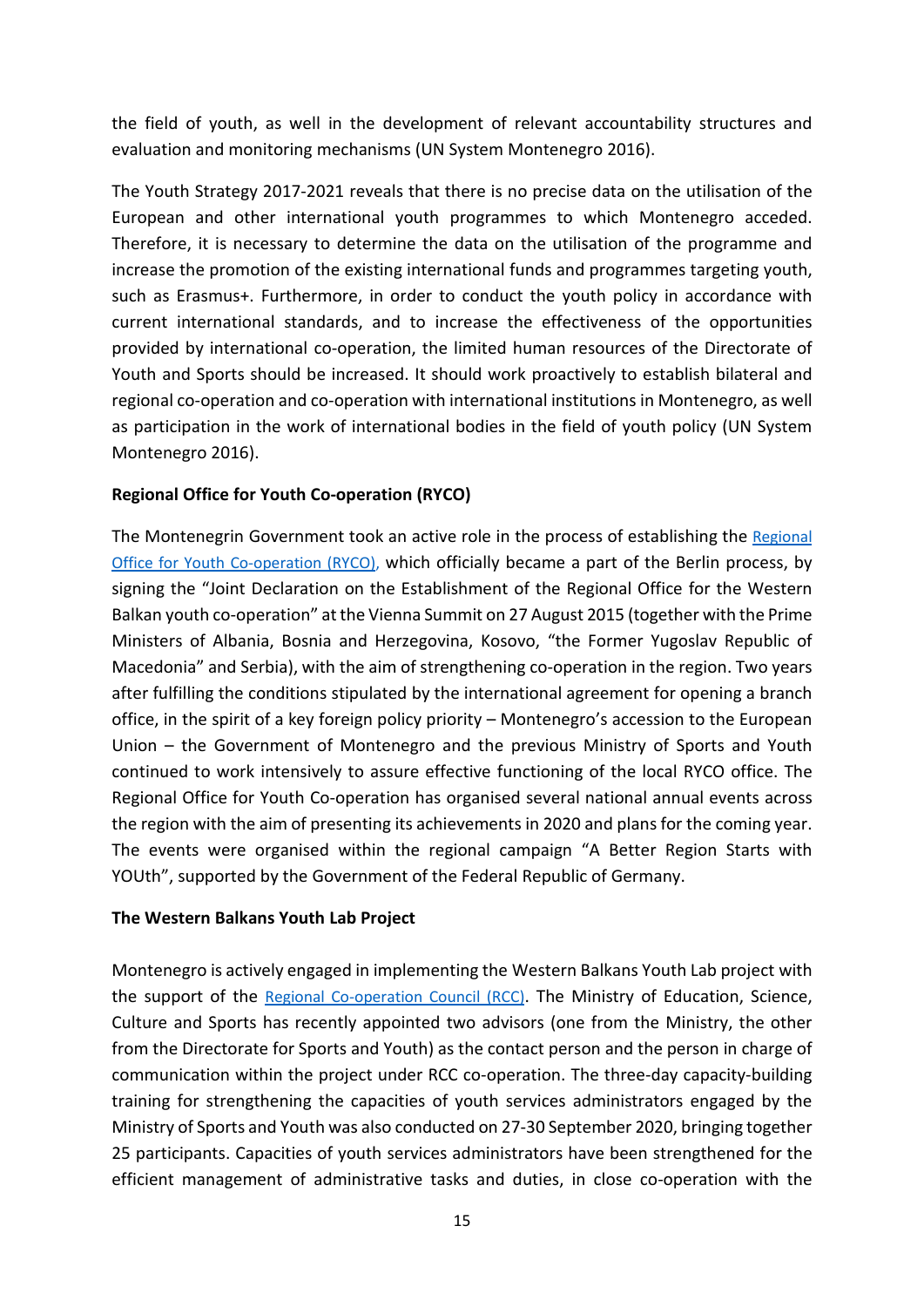(former) Ministry of Sports and Youth and local self-governments. Young services administrators increased their capacity to access their rights and advocate for joint local initiatives in co-operation with local self-governments and other relevant local actors. Youth services administrators are educated on how to efficiently perform duties and tasks relating to the functioning of youth services, especially focusing on persons with disability human rights protection based on highly promoted principles of anti-discrimination and social inclusion/cohesion. As the result of this project, networking of key actors in the field of youth, as well as motivation of young people to engage in creating and implementing youth activities in youth services, have been increased.

#### **The European Youth Card (EYCA) programme in Montenegro**

Since April 2018, the Government of Montenegro (former Ministry of Sports and Youth and since January 2021 the Directorate for Sports and Youth), in close co-operation with the Centre for Youth Education and the European Youth Cards Association – EYCA Brussels, is successfully implementing the European Youth Card programme in Montenegro. The European Youth Card (EYCA) programme is in itself socially responsible and represents one of the key mechanisms for increasing the level of social inclusion and cohesion of all young people in Montenegro. When it comes to providing the special benefits for marginalised youth, co-operation with the private and state companies which will provide various benefits for those who belong to vulnerable categories has been planned in the near future. Cooperation has also been established with youth organisations dealing with vulnerable groups (youth with disabilities, Roma youth organisations) as well as with organisations established in the north of Montenegro (BijeloPolje, Pljevlja, Berane, Mojkovac) through the EYCA project. Statistics relating to the EYCA programme in Montenegro show that the youth card is becoming one of the key mechanisms in the field of increasing participation and mobility of young people as well as raising their interest in benefits but also in various educational programmes offered by the card: there have been more than 670 000 page views of the EYCA website; more than 18 000 card applications have been submitted and more than 13 000 cards have been distributed to young people throughout Montenegro.

## **1.9. CURRENT DEBATES AND REFORMS**

Through qualitative research conducted by the Directorate for Sports and Youth, in partnership with the UNDP Office in Podgorica, in May 2021, the following priority areas for the future development of the strategic and legal framework in the field of youth have been identified:

• improving the institutional framework for the implementation of youth policy: Establishing the Council for Youth as an expert and advisory governmental body that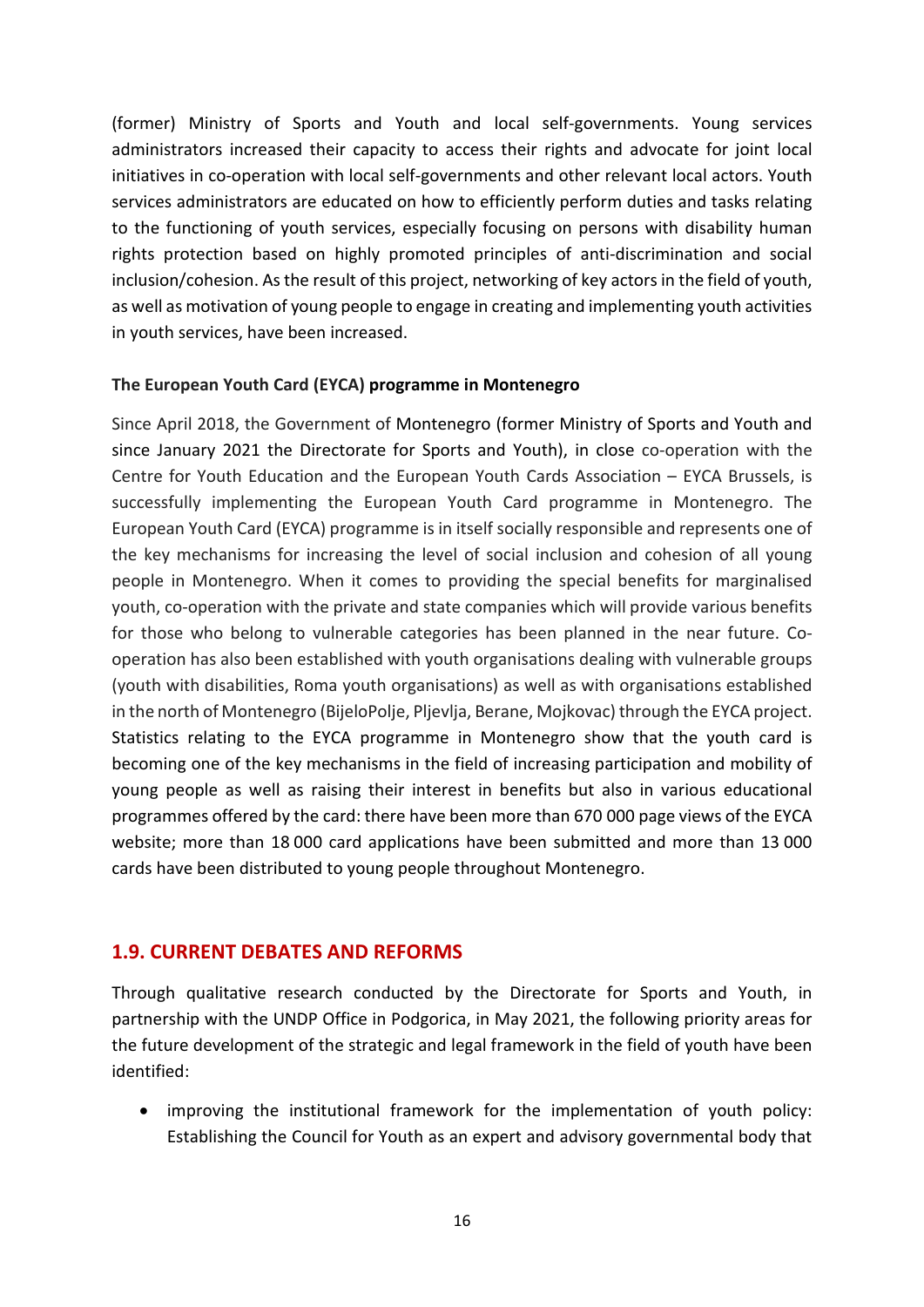should ensure better inter-sectoral co-operation and connection with the Youth Network as Umbrella Youth Organisation;

- strengthening youth services and improving working conditions for their smooth functioning;
- encouraging proactive participation of young people in the process of creation and implementation of youth policy at the national and local level;
- encouraging employment and self-employment of young people;
- fostering the involvement of young people as the creators and consumers of cultural events;
- strengthening the mobility of young people emphasising educational mobility;
- empowering young people in the field of non-formal education;
- development, transition to adulthood and health protection of youth;
- promoting and encouraging young people to volunteer;
- professionalisation of youth work, ICT skills and digitalisation;
- gender equality;
- strengthening the resilience of young people through the development of their social and emotional competencies;
- social cohesion and social inclusion of vulnerable youth groups;
- improving the quality of education in the light of digitalisation of the education system and the epidemiological crisis caused by the COVID-19 virus;
- promotion of media literacy among youth and youth media development.

Plans for a more inclusive approach aimed at young people belonging to vulnerable categories relate to defining and implementing measures and activities that will be developed through new strategic documents in the field of youth policy, including:

- regular mapping of young people needs, especially those belonging to vulnerable groups in all regions of Montenegro;
- improvement of statistics on the position of young people with developed indicators relating to the EU indicators for monitoring and evaluating the results achieved in this field;
- encouraging the active participation and informing of young people with disabilities, including the structured dialogue mechanism which is mandatory in EU countries;
- development of psychosocial support programmes for adolescents and transition of young people to adulthood with a focus on marginalised categories exposed to discrimination;
- development and promotion of socially useful programmes for young people with the aim of improving their position in all areas of public interest;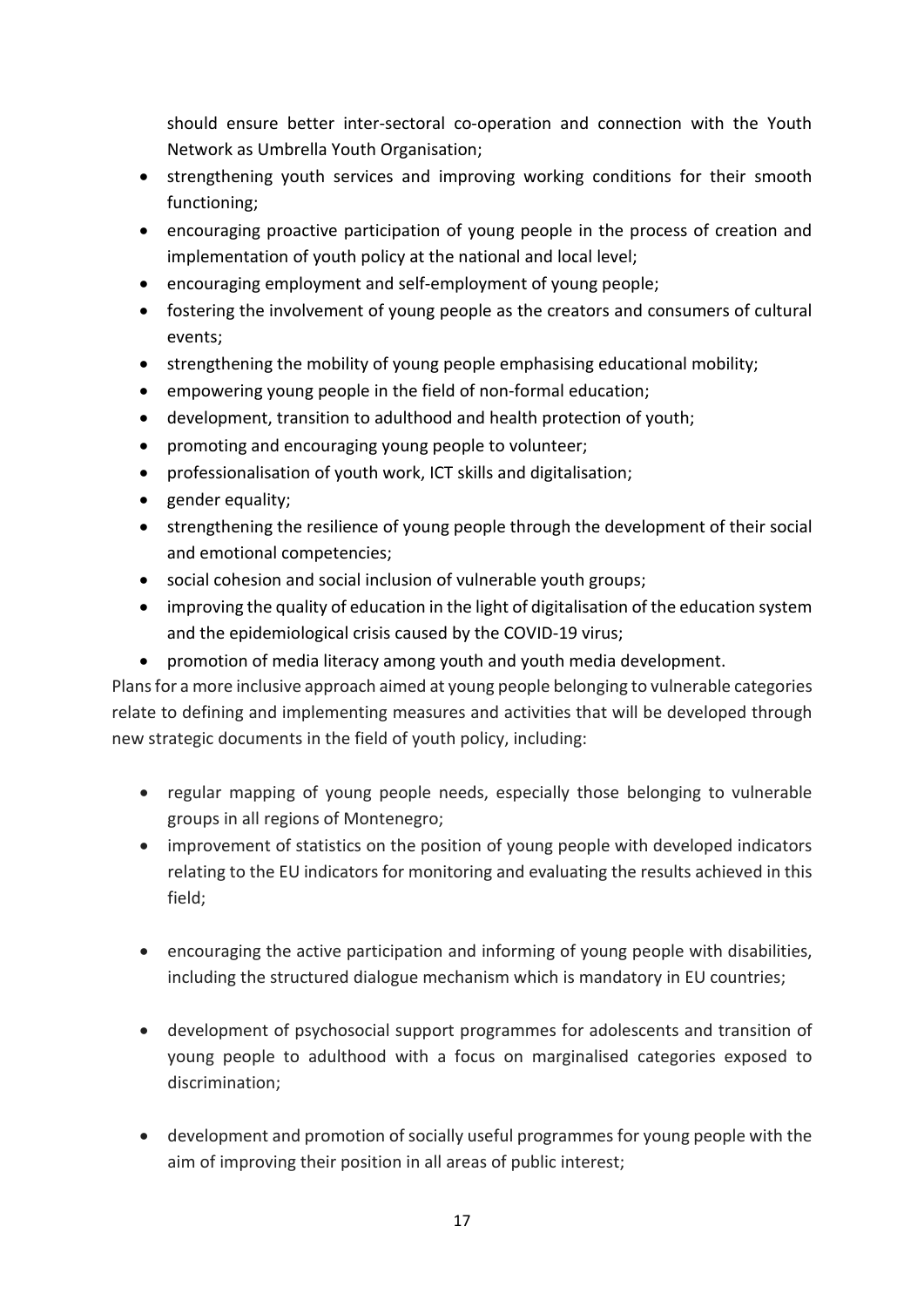- through the digitalisation of work with young people, special attention should be paid to the inclusion of vulnerable groups in education programmes, active employment measures, non-formal education, information, mobility, health and transition to adulthood;
- conducting training programmes for young people who are at risk of discrimination in order to increase their involvement in the various youth projects and activities;
- the new Youth Strategy will be developed based on the principles of social inclusion and cohesion – the most vulnerable groups of young people should be specifically targeted by youth policy measures and mechanisms;
- ensure greater representation of young people with disabilities, young people from minority groups, rural areas as well as the Roma population based on the mapped needs and results of the evaluation of programmes targeting these groups.

## **1.10. REFERENCES**

The Constitution of Montenegro [\(USTAV](https://www.paragraf.me/propisi-crnegore/ustav-crne-gore.html) CRNE GORE "Sl. list CG", br. 1/2007 i 38/2013 – Amandmani I-XVI), accessed 15 September 2021.

The Directorate for Sport and Youth (2021), Information for the European Commission's Sub-Committee, Chapter 26 – Youth, Podgorica (unpublished).

The Directorate for Sport and Youth (2021), ANNEX TO THE REPORT OF THE EUROPEAN COMMISSION FOR 2021, CHAPTER 26: EDUCATION AND CULTURE, Realisation of activities – Youth, Podgorica (unpublished).

EU-Council of Europe youth [partnership](https://pjp-eu.coe.int/documents/42128013/63134234/Youth_policy-MNE-2020.pdf/2f9332e6-6629-58b4-0d82-256aa5be8c06) (2020), Country sheet on youth policy in Montenegro, accessed 10 August 2021.

The Law on Youth ("Official Gazette of Montenegro", Nos. 042/16 of 7 November 2016 and 013/18) (Zakon o mladima, "Službeni list Crne Gore, broj 42/2016" od 07.11.2016. godine i 013/2018).

The Law on [Youth](https://www.katalogpropisa.me/propisi-crne-gore/zakon-o-mladima-4/) (Official Gazette of Montenegro No. 025/19 of 30 April 2019 and Revision of the Law on Youth No. 027/19 of 17 May 2019) (Zakon o mladima, "Službeni list Crne Gore, broj No. 025/19 od 30.04.2019.", i ispravka zakona o mladima br. 027/19 od 17.05.2019), accessed 26 September 2021.